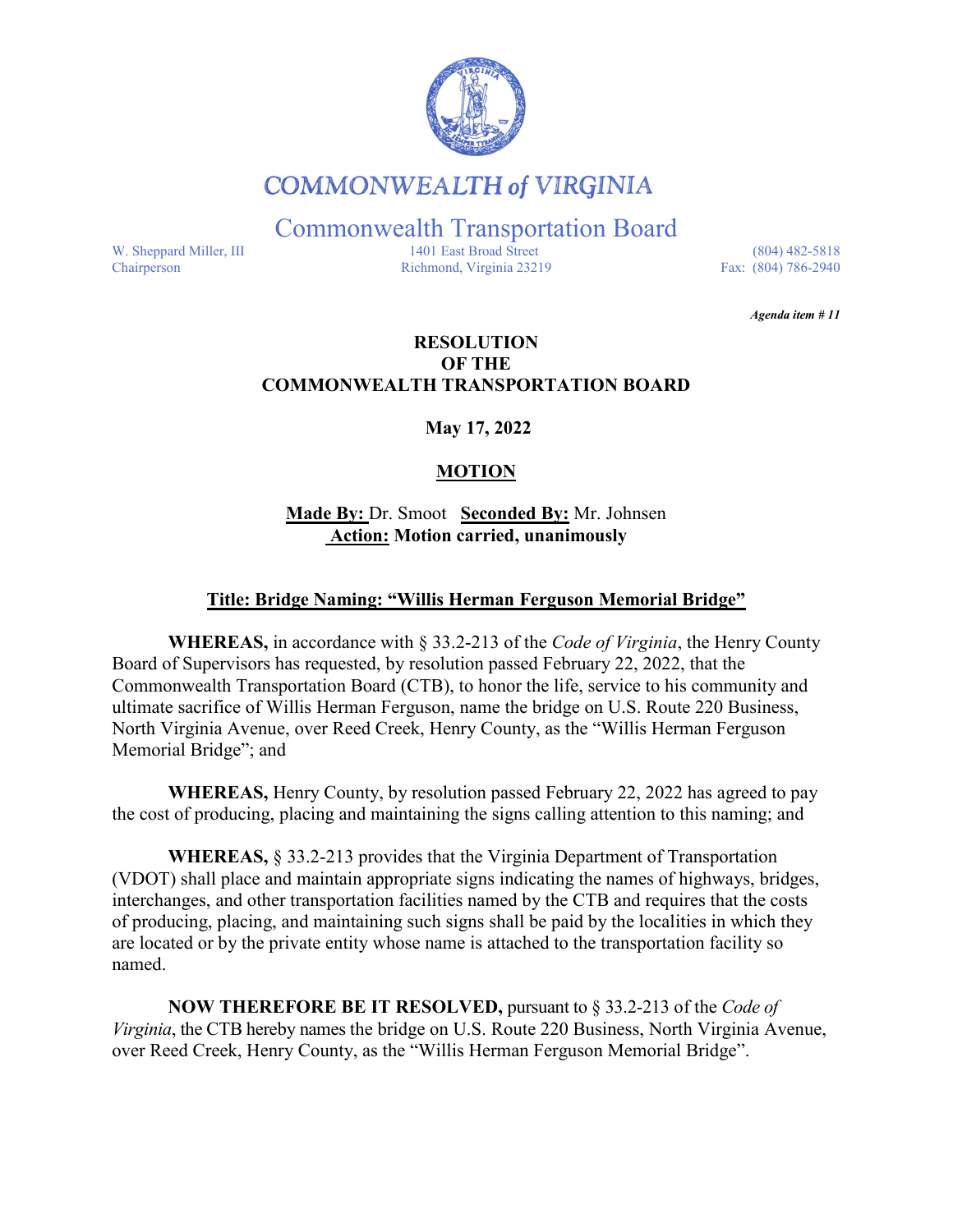Resolution of the Board Bridge Naming: "Willis Herman Ferguson Memorial Bridge" May 17, 2022 Page 2 of 2

**BE IT FURTHER RESOLVED,** that VDOT is directed to produce, place, and maintain the signs calling attention to this naming, and secure payment from Henry County for these costs as required by law.

####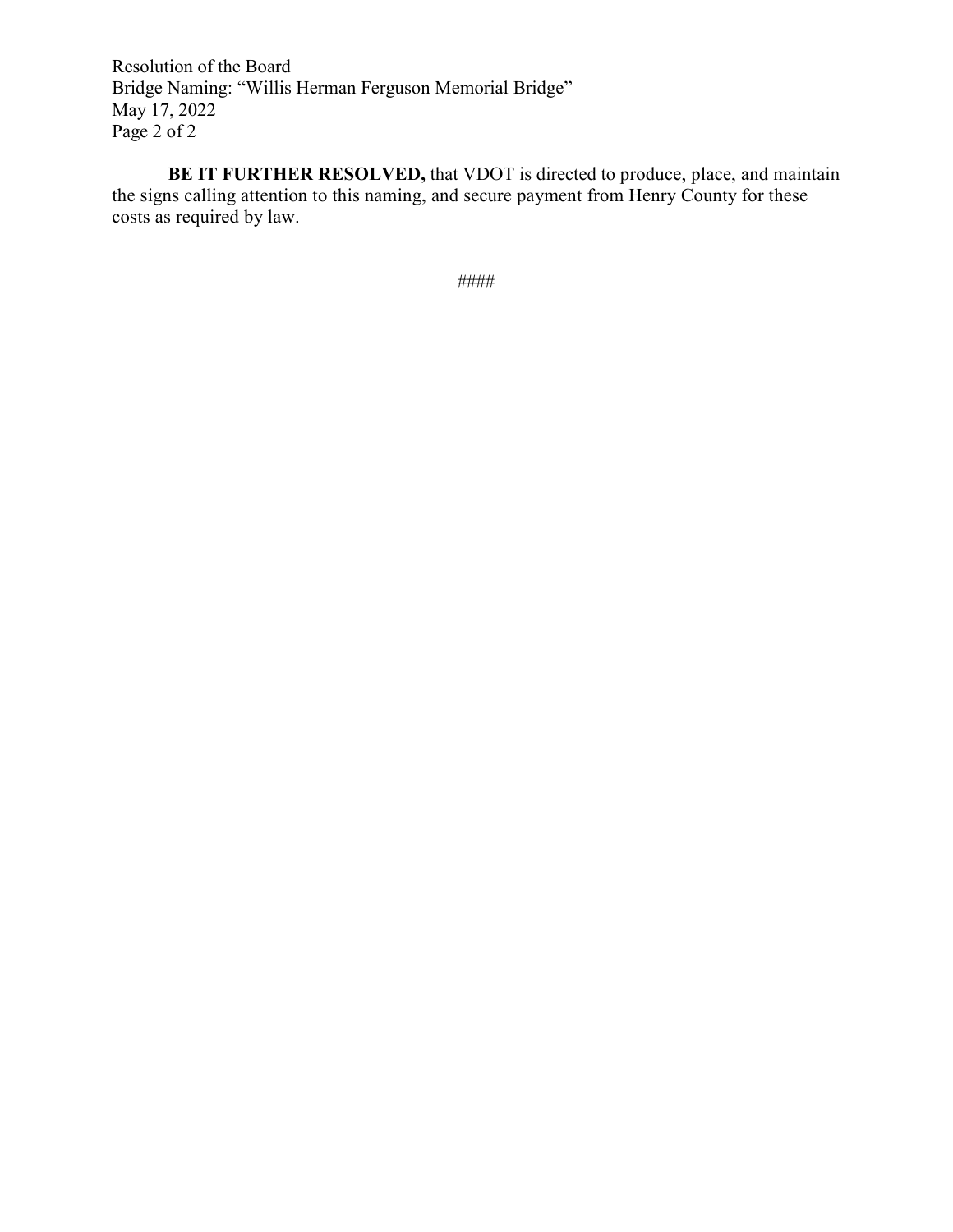#### **CTB Decision Brief**

Bridge Naming: "Willis Herman Ferguson Memorial Bridge"

**Issue:** Commemorative naming of the bridge on U.S. Route 220 Business, North Virginia Avenue, over Reed Creek, Henry County as the "Willis Herman Ferguson Memorial Bridge".

**Facts:** Henry County enacted a resolution on February 22, 2022 to honor the life, contributions to his community and ultimate sacrifice of Willis Herman Ferguson who, while serving as a deputy sheriff with the Henry County Sheriff's Office, was killed in the line of duty on March 18, 1975 while honorably fulfilling his duties of assisting a stranded motorist.

**Recommendations**: The Virginia Department of Transportation (VDOT) recommends this request be approved.

**Action Required by CTB**: The *Code of Virginia* requires a majority of the CTB members to approve a resolution naming a highway or bridge, as appropriate. A resolution will be provided for the Board's consideration.

**Result if Approved**: The bridge on U.S. Route 220 Business, North Virginia Avenue, over Reed Creek, Henry County will be known as the "Willis Herman Ferguson Memorial Bridge". In accordance with law and by resolution, Henry County agrees to pay the costs of producing, placing, and maintaining the signs calling attention to this naming.

**Options:** Approve**,** Deny, or Defer.

**Public Comments/Reactions:** VDOT is not aware of any opposition to this proposal.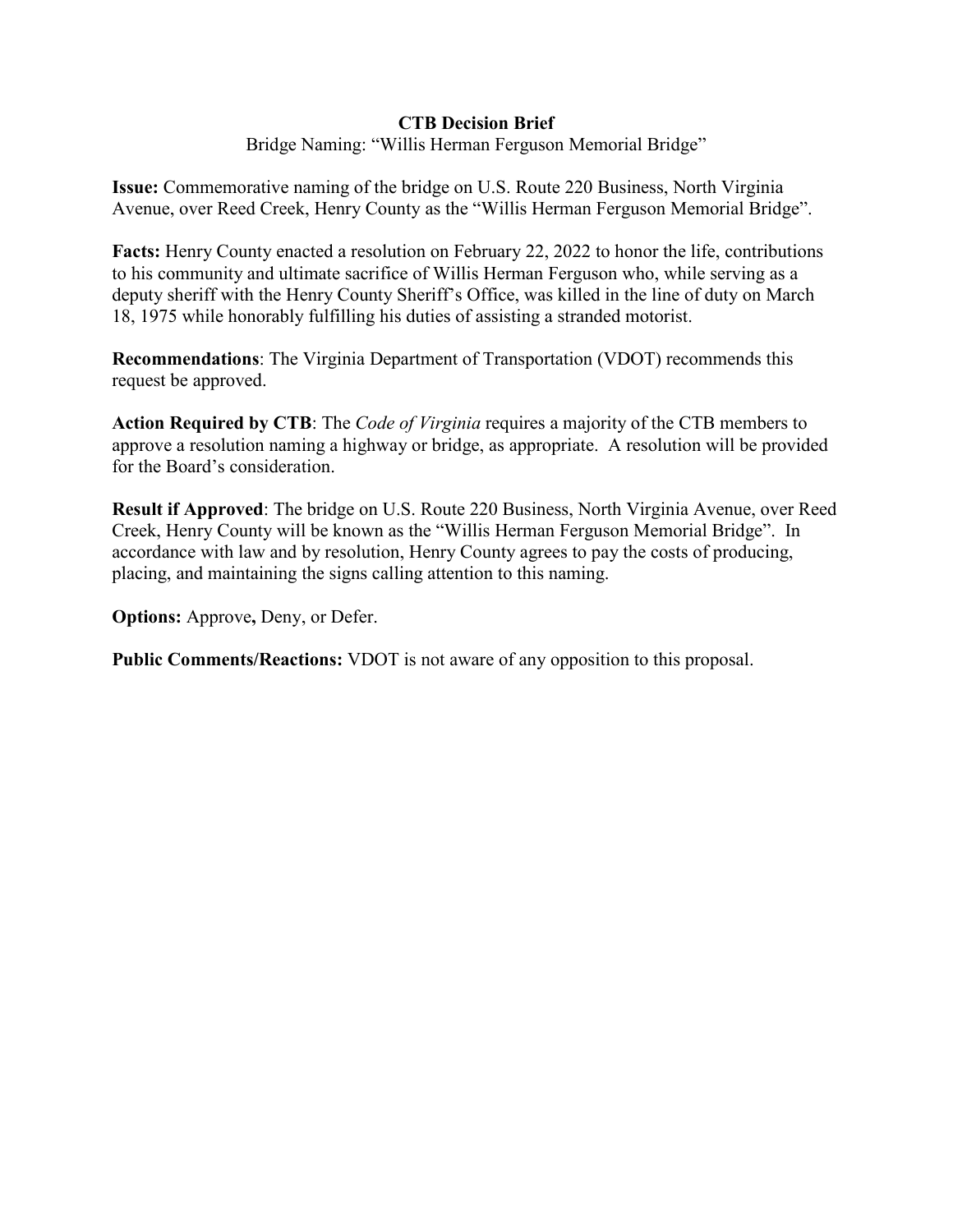

# Resolution of the **HENRY COUNTY BOARD OF SUPERVISORS**

**Bridge Naming on Route 220 Business "North Virginia"** Avenue," over "Reed Creek" in "Henry County" as the "Willis Herman Ferguson Memorial Bridge."

**WHEREAS, Willis Herman Ferguson was killed in the line of duty on March 18, 1975,** while honorably fulfilling his duties of assisting a stranded motorist; and

**WHEREAS, Henry County appreciates the extraordinary efforts and sacrifices made by** law enforcement officers who routinely put themselves in harms way for the betterment of their community; and

**WHEREAS**, Section 33.2-213 of the Code of Virginia authorizes the Commonwealth Transportation Board (CTB) to give suitable names to state highways, bridges, interchanges, and other transportation facilities and change the names of any highways, bridges, interchanges, or other transportation facilities forming a part of the systems of state highways; and

**WHEREAS, Section 33.2-213 provides that the Virginia Department of Transportation** shall place and maintain appropriate signs indicating the names of highways, bridges, interchanges, and other transportation facilities named by the CTB and requires that the costs of producing, placing, and maintaining such signs shall be paid by the localities in which they are located.

NOW, THEREFORE, BE IT RESOLVED, that Henry County, in accordance with the requirements of Section 33.2-213 of the Code of Virginia, does hereby request that the Commonwealth Transportation Board name the bridge on Route 220 Business "North Virginia Avenue", over "Reed Creek" in "Henry County" as the "Willis Herman Ferguson Memorial Bridge" and

BE IT FURTHER RESOLVED, that Henry County agrees to pay the costs of producing, placing, and maintaining the signs calling attention to this naming.

Jim Adams, Chairman **Henry County Board of Supervisors**